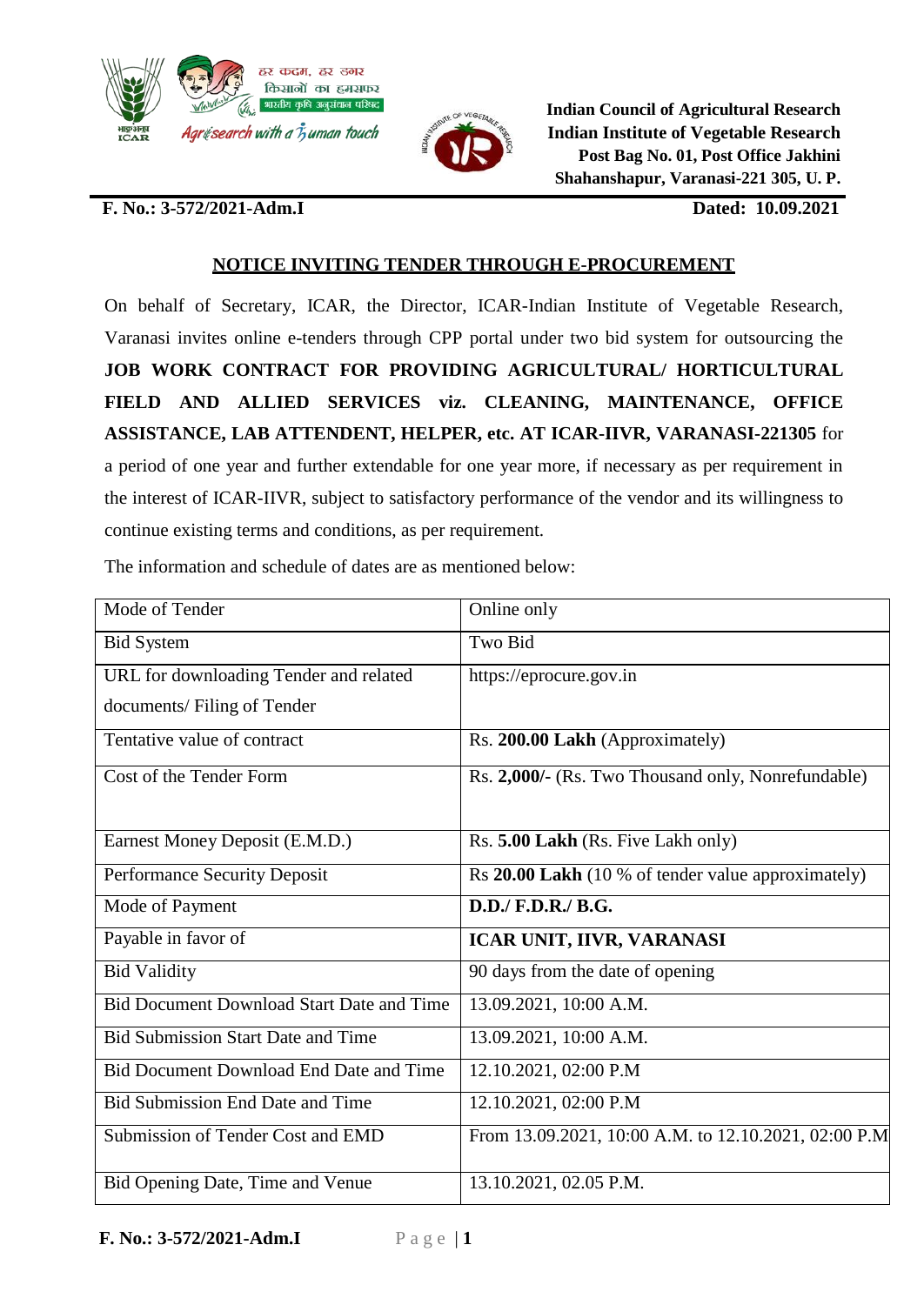**In case of non-submission of D.D./ F.D.R./ B.G., in original, towards Tender Form Cost and EMD on or before 12.10.2021, up to 02 p.m., the Bid of the concerned Bidder shall not be opened on 13.10.2021 at 02.05 p.m. under any circumstances. Firms seeking exemptions towards Tender Cost and EMD under Government Policy, should mandatory submit a letter in this regard, enclosing a copy of the up-to-date and valid Exemption Certificate, on or before 12.10.2021, up to 02 p.m., failing which the Bid of the concerned Bidder is liable Not to be opened on 13.10.2021 at 02.05 p.m.**

## **NOTE:**

- 1. Tender Documents may be downloaded from Central Public Procurement Porta[l](http://eprocure.gov.in/eprocure/app) [http://eprocure.gov.in/eprocure/app.](http://eprocure.gov.in/eprocure/app) Aspiring Bidders who have not enrolled / registered in eProcurement should enroll / register before participating through the websit[e](http://eprocure.gov.in/eprocure/app) [http://eprocure.gov.in/eprocure/app.](http://eprocure.gov.in/eprocure/app) The portal enrolment is free of cost. Bidders are advised to go through instructions provided at 'Instructions for online Bid Submission'.
- 2. The tender will be available under Department of Agriculture Research and Education (DARE) [on http://eprocure.gov.in/eprocure/app.](http://eprocure.gov.in/eprocure/app)
- 3. Only bids received on e-procurement portal will be considered for opening. Bids in any physical form sent through fax/email/courier/post/delivered personally will not be considered.
- 4. ICAR-IIVR, Varanasi reserves the right to cancel this Notice of Invitation Tender and / or invite a fresh with or without amendments to this NIT, without liability or any obligation and without assigning any reason. Information provided at this stage is indicative and ICAR-IIVR, Varanasi reserves the right to amend further details in the tender document.
- 5. ICAR-IIVR, Varanasi will not be responsible for any delay in enrolment or submission of the offer/ uploading the offer on above mentioned e-procurement portal for any reason whatsoever. Hence vendors are advised to register in the e-procurement website https://eprocure.gov.in & enrol their Digital Signature Certificate (Class – II or above) and upload their quotations well in advance to avoid last minute problems.
- 6. Detailed Terms & conditions, Eligibility, and other reference for the assignment are available on the website https://eprocure.gov.in.
- 7. Any Corrigendum about extension of date or any other kind of details /addition /deletion or modification in respect of above tender shall be issued on our website [www.iivr.org.in](http://www.iivr.org.in/) and website [http://eprocure.gov.in](http://eprocure.gov.in/) only and no separate notification shall be issued in the press. Bidders are therefore requested to regularly visit these websites to keep themselves updated.
- 8. The Director, Indian Institute of Vegetable Research, Varanasi, may, at his discretion, extend this date by a fortnight and such extension shall be binding on Bidders.